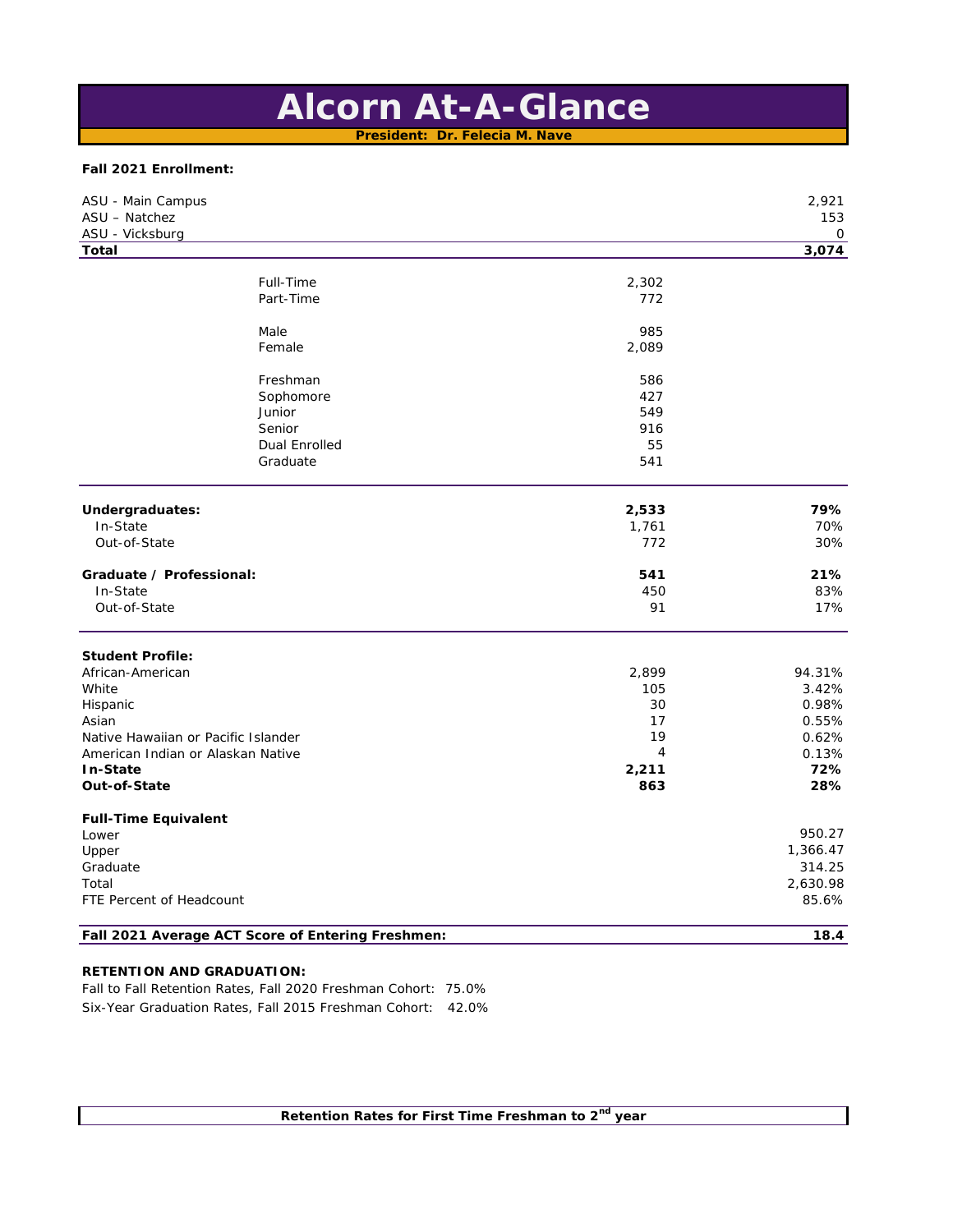| <b>Class</b> | <b>FTF</b> | <b>Returned 2nd Year</b> | Returned 2nd Year(%) |
|--------------|------------|--------------------------|----------------------|
| 2014         | 494        | 374                      | 76%                  |
| 2015         | 598        | 431                      | 72%                  |
| 2016         | 525        | 393                      | 75%                  |
| 2017         | 732        | 534                      | 73%                  |
| 2018         | 600        | 479                      | 80%                  |
| 2019         | 512        | 378                      | 74%                  |
| 2020         | 390        | 291                      | 75%                  |
| 2021         | 401        |                          |                      |



## **First generation students**

| <b>Class</b> | <b>First Time Freshman</b> |
|--------------|----------------------------|
| 2015         | 38%                        |
| 2016         | 40%                        |
| 2017         | 41%                        |
| 2018         | 32%                        |
| 2019         | 36%                        |
| 2020         | 27%                        |
| 2021         | 34%                        |

# **Student Age Range:**

Youngest student: 17 Oldest student: 67

# **Campus-housed Undergraduates:**

| <b>Building</b>               | Capacity    |
|-------------------------------|-------------|
| Albert Lott                   | $\mathbf 0$ |
| Complex A                     | 204         |
| Complex B                     | 211         |
| Complex C                     | 242         |
| Complex D                     | 232         |
| Beulah Robinson               | 99          |
| John Burrus Hall              | 246         |
| <b>Female Honors</b>          | 125         |
| Revels                        | 199         |
| <b>SND</b>                    | 56          |
| <b>Total Housing Capacity</b> | 1614        |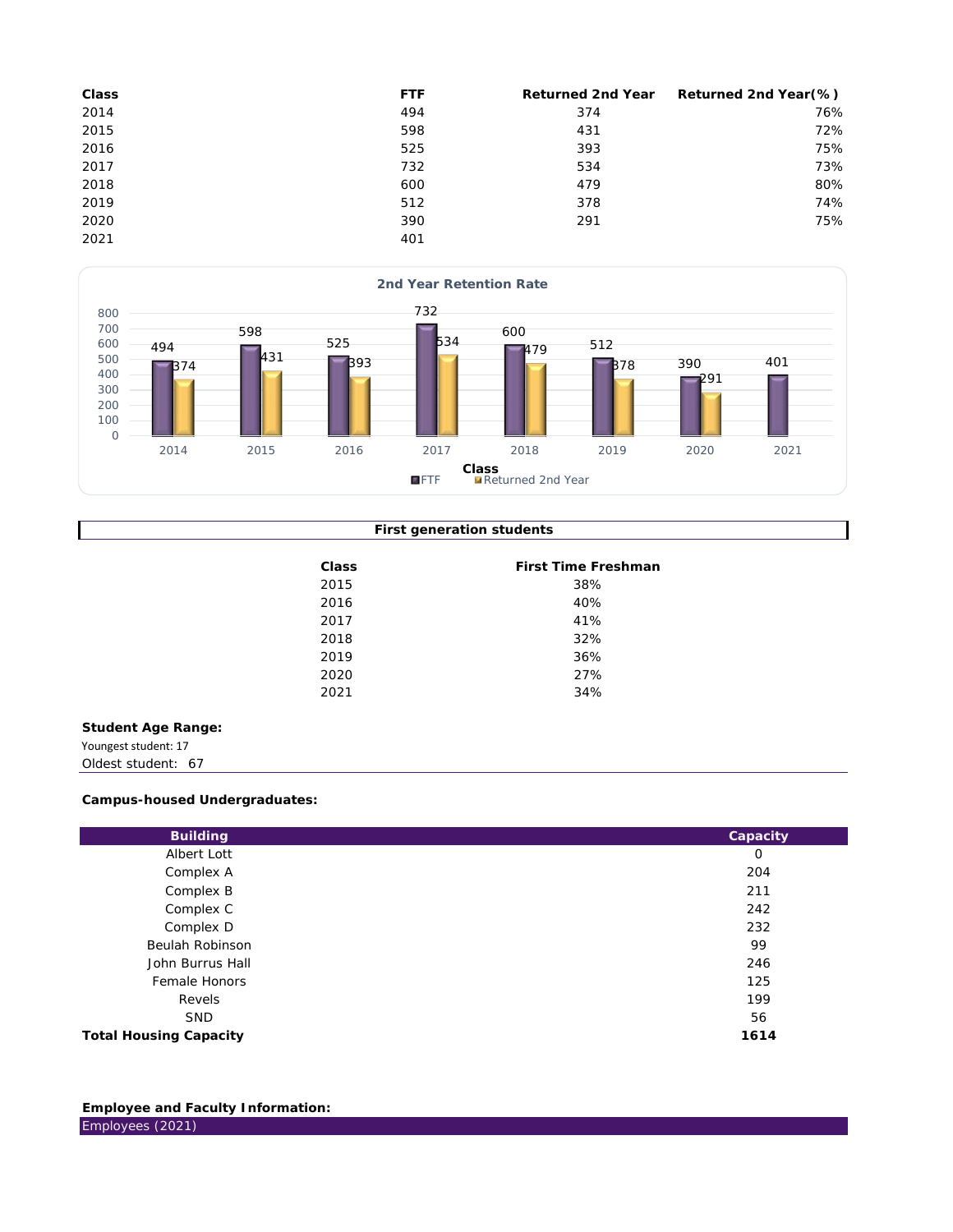| Full-time                          |                                                           |     | 543          |
|------------------------------------|-----------------------------------------------------------|-----|--------------|
| Part-time                          |                                                           |     | 107          |
| Total                              |                                                           |     | 650          |
|                                    |                                                           |     |              |
| Faculty (2021)                     |                                                           |     |              |
| Full-time                          |                                                           |     | 133          |
| Part-time                          |                                                           |     | 101<br>234   |
| <b>Total</b>                       |                                                           |     |              |
| <b>Student/Faculty Ratio:</b>      |                                                           |     | 17:1         |
| 2021 Number of Degrees Offered:    |                                                           |     | 46           |
|                                    |                                                           |     |              |
|                                    |                                                           |     |              |
| 2020-2021 Degrees Awarded          |                                                           |     |              |
| Associate's                        |                                                           |     | 22           |
| Bachelor's                         |                                                           |     | 565          |
| Master's                           |                                                           |     | 102          |
| Specialist                         |                                                           |     | $\mathsf{O}$ |
| Doctoral                           |                                                           |     | 4            |
|                                    | Total Number of Degrees Awarded for Academic Year 2020/21 |     | 693          |
|                                    | 2020-21 Degrees Awarded By Ethnicity and Gender           |     |              |
|                                    |                                                           |     |              |
|                                    | White                                                     | 30  |              |
|                                    | <b>Black</b>                                              | 646 |              |
|                                    | Other                                                     | 17  |              |
|                                    |                                                           |     |              |
|                                    | Male                                                      | 219 |              |
|                                    | Female                                                    | 474 |              |
|                                    | 2021 Top Ten Bachelor's Degrees Awarded                   |     |              |
|                                    |                                                           |     |              |
| Biology                            |                                                           |     | 119          |
| <b>University Studies</b>          |                                                           |     | 43           |
| <b>General Studies</b>             |                                                           |     | 33           |
| Nursing BSN Degree                 |                                                           |     | 29           |
| <b>Applied Science</b>             |                                                           |     | 29           |
| Psychology                         |                                                           |     | 28           |
| <b>Business Administration</b>     |                                                           |     | 27           |
| Social Work                        |                                                           |     | 25           |
| Agricultural Science               |                                                           |     | 24           |
| Criminal Justice                   |                                                           |     | 23           |
|                                    |                                                           |     |              |
|                                    | 2021 Master's Degrees Awarded                             |     |              |
| <b>Secondary Education Masters</b> |                                                           |     | 36           |
| Workforce ED Leadership            |                                                           |     | 16           |
| Master of Business Admin           |                                                           |     | 13           |
| <b>Biology (Grad)</b>              |                                                           |     | 9            |
| <b>Nursing Masters Program</b>     |                                                           |     | 6            |
| Master of Liberal Arts             |                                                           |     | 6            |
| Elementary Education - MAT         |                                                           |     | 4            |
|                                    |                                                           |     | 4            |
| MS Applied Sci & Technology        |                                                           |     | 4            |
| Master Agriculture                 |                                                           |     |              |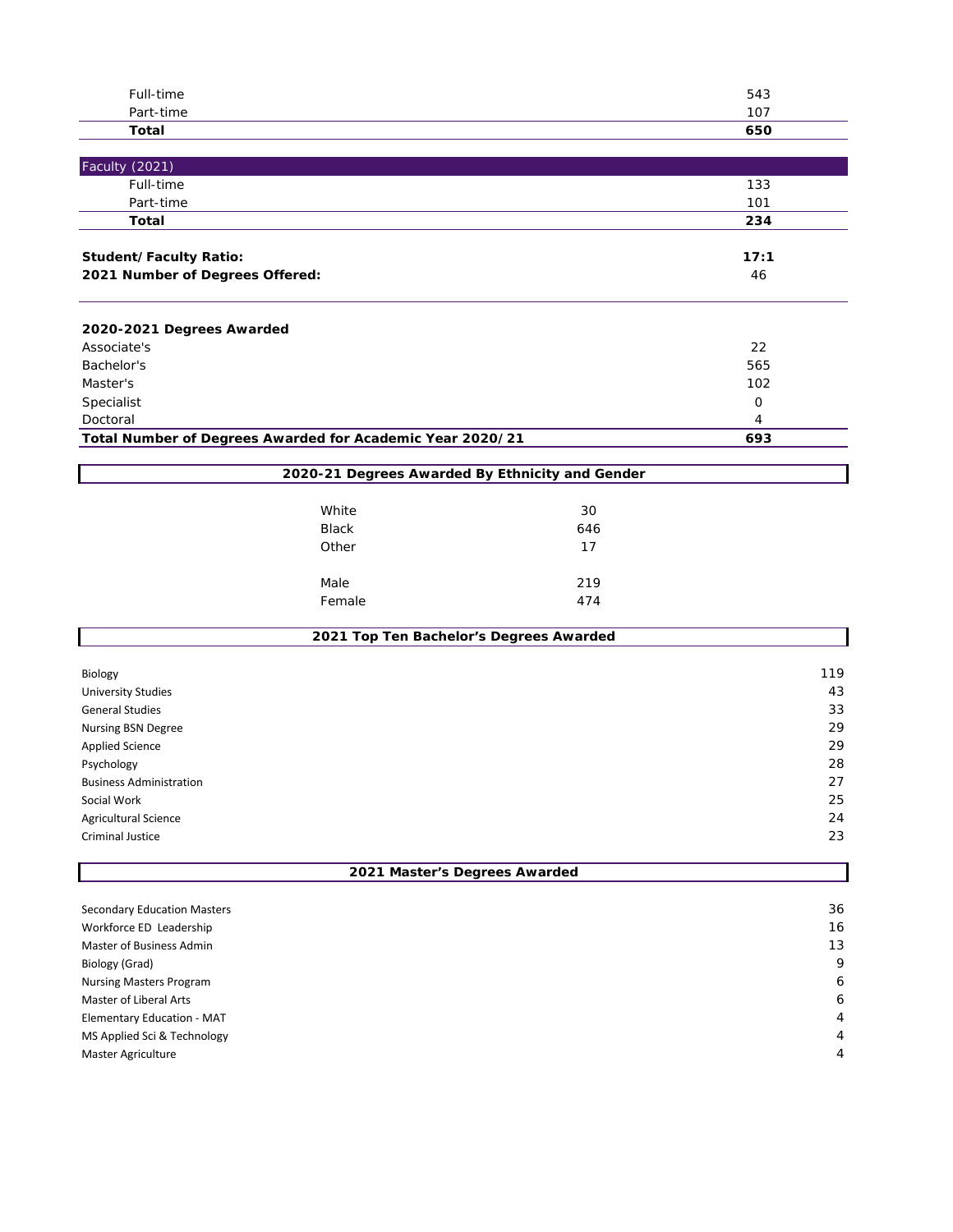**2021 Enrollment by School and Major**

|                                                                            | 632            |
|----------------------------------------------------------------------------|----------------|
| <b>Agriculture And Applied Sciences</b><br><b>Advanced Technologies</b>    | 253            |
| <b>Applied Science</b>                                                     | 91             |
| Computer Networking & Information Technology                               | 27             |
| MS Applied Sci & Technology                                                | 54             |
| Robotics and Automation Technology                                         | 12             |
| Workforce Education Leadership (Grad)                                      | 69             |
| <b>Agriculture</b>                                                         | 279            |
| Agribusiness Management                                                    | 96             |
| <b>Agricultural Economics</b>                                              | 26             |
| <b>Agricultural Science</b>                                                | 123            |
| General Agriculture (Grad)                                                 | 34             |
| <b>Biotechnology</b>                                                       | 5              |
| Biotechnology (Grad)                                                       | 5              |
| <b>Human Sciences</b>                                                      | 95             |
| Child Development                                                          | 23             |
| Child Development-Online                                                   | 7              |
| Food, Nutrition, and Community Health Sciences                             | 18             |
| Human Development and Family Science                                       | 39             |
| Human Development and Family Science-Online                                | $\overline{7}$ |
| <b>Nutrition and Dietetics</b>                                             | 1              |
| <b>Arts &amp; Sciences</b>                                                 | 1313           |
| <b>Biology</b>                                                             | 763            |
| Biology                                                                    | 722            |
| Biology (Teaching)                                                         | -1             |
| Biology (Grad)                                                             | 11             |
| Biology (Grad) Online                                                      | 29             |
| <b>Chemistry &amp; Physics</b>                                             | 51             |
| Chemistry                                                                  | 51             |
| <b>English, Foreign Languages &amp; Mass Communication</b>                 | 84             |
| English                                                                    | 16<br>3        |
| English-Teaching<br><b>Mass Communications</b>                             | 61             |
| Master of Liberal Arts (Grad)                                              | 4              |
| <b>Fine Arts</b>                                                           | 55             |
| Music                                                                      | 39             |
| Music (BM)                                                                 | 8              |
| Master of Liberal Arts (Grad)<br><b>Mathematics &amp; Computer Science</b> | 8<br>81        |
| Computer Science                                                           | 62             |
| Mathematics                                                                | 3              |
| Mathematics-Teaching                                                       | 2              |
| Computer & Information Science (Grad)                                      | 14             |
| <b>Social Sciences</b><br><b>Criminal Justice Online</b>                   | 189<br>4       |
| Criminal Justice                                                           | 125            |
| History                                                                    | 11             |
| History (Grad)                                                             | 2              |
| <b>Political Science</b>                                                   | 28             |
| Social Science Education<br>Sociology                                      | 2<br>3         |
| Master of Liberal Arts (Grad)                                              | 14             |
| <b>Social Work</b>                                                         | 90             |
| Social Work                                                                | 90             |
| <b>Business</b>                                                            | 293            |
| <b>Accounting and Business Administration</b>                              | 271            |
| Accounting                                                                 | 56             |
| <b>Business Administration</b>                                             | 190            |
| <b>Business Administration-Online</b>                                      | 25             |
| <b>Business Administration</b>                                             | 22             |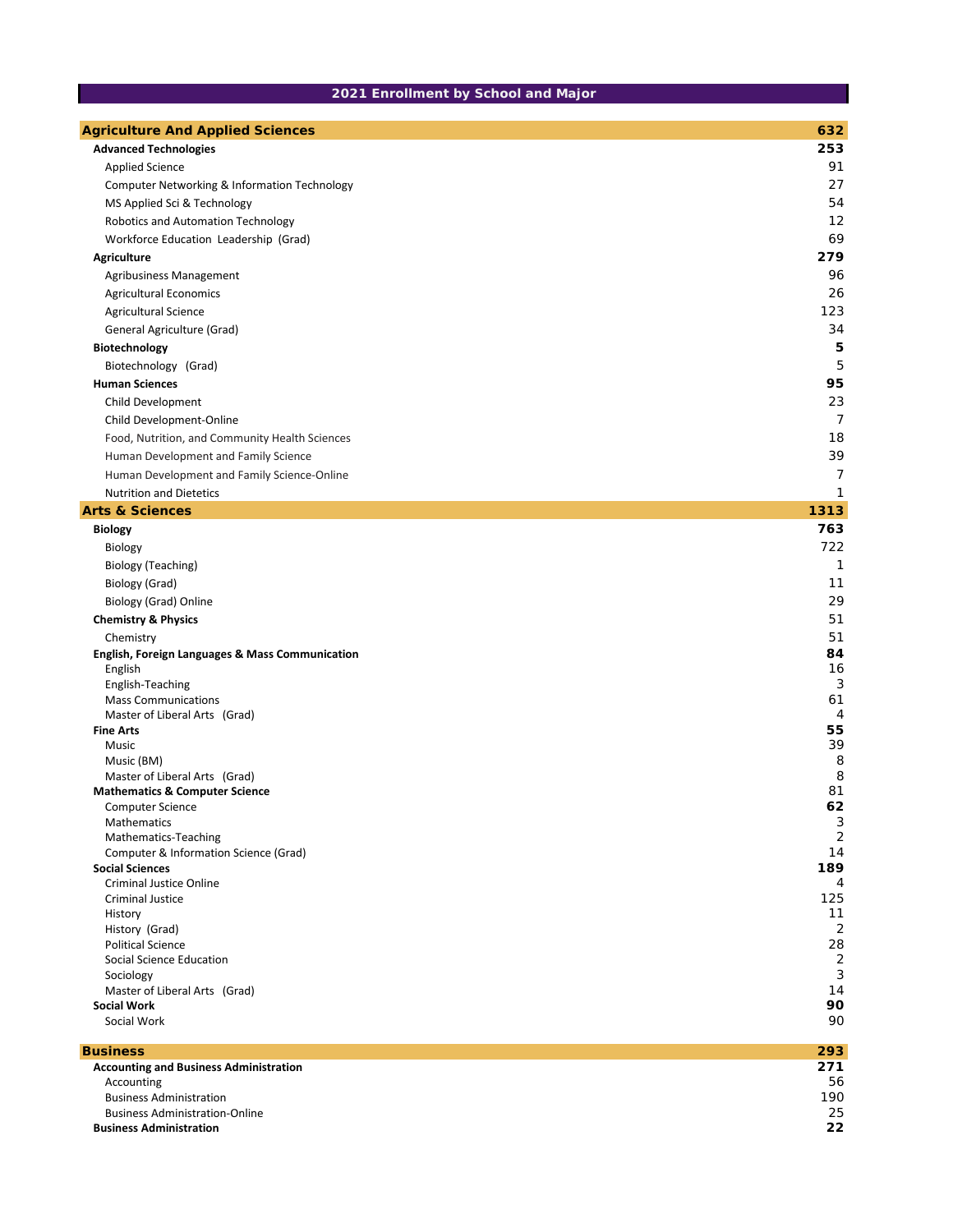| <b>Business Administration (Grad)</b>              | 22             |
|----------------------------------------------------|----------------|
| <b>Education &amp; Psychology</b>                  | 691            |
| <b>Education &amp; Psychology</b>                  | 584            |
| <b>Elementary Education</b>                        | 60             |
| <b>General Studies</b>                             | 139            |
| <b>University Studies</b>                          | $\overline{7}$ |
| Psychology                                         | 135            |
| Secondary Education (Grad)                         | 126            |
| <b>Elementary Education (MAT Online)</b>           | 1              |
| <b>Elementary Education (MAT)</b>                  | 3              |
| Secondary Education (MAT)                          | 58             |
| Secondary Education (MAT Online)                   | 38             |
| <b>Specialist Elementary Educatio</b>              | 12             |
| Elementary Education (Grad)                        | 5              |
| <b>Health, Physical Education &amp; Recreation</b> | 107            |
| Recreation                                         | 54             |
| <b>Sport Management</b>                            | 53             |
| <b>Nursing</b>                                     | 144            |
| Nursing A.D.                                       | 55             |
| <b>Nursing ASN Degree</b>                          | 55             |
| Nursing B.S.                                       | 58             |
| <b>Nursing BSN Degree</b>                          | 58             |
| <b>Nursing M.S.</b>                                | 20             |
| <b>Nursing Masters Program</b>                     | 20             |
| <b>Nursing DNP</b>                                 | 11             |
| Doctor of Nursing Practice                         | 11             |
| <b>Undecided/Non Degree Programs</b>               | 1              |
| <b>Undecided</b>                                   | 1              |
| Undecided                                          |                |
| <b>Grand Total</b>                                 | 3074           |

## **Military:**

Army ROTC

## **Organizations:**

| Number of Registered Student Organizations: |  |
|---------------------------------------------|--|
| Number of Honor Societies:                  |  |

#### **Athletics:**

There are 185 male student-athletes who compete in 7 NCAA Division I sports in the SWAC. There are 101 female student-athletes who compete in 8 NCAA Division I sports in the SWAC.

**Cost of Attendance**

ANNUAL COST OF ATTENDANCE ALCORN STATE UNIVERSITY 2021-22

**Undergraduate and Graduate Full-Time Tuition, Required Fees,**